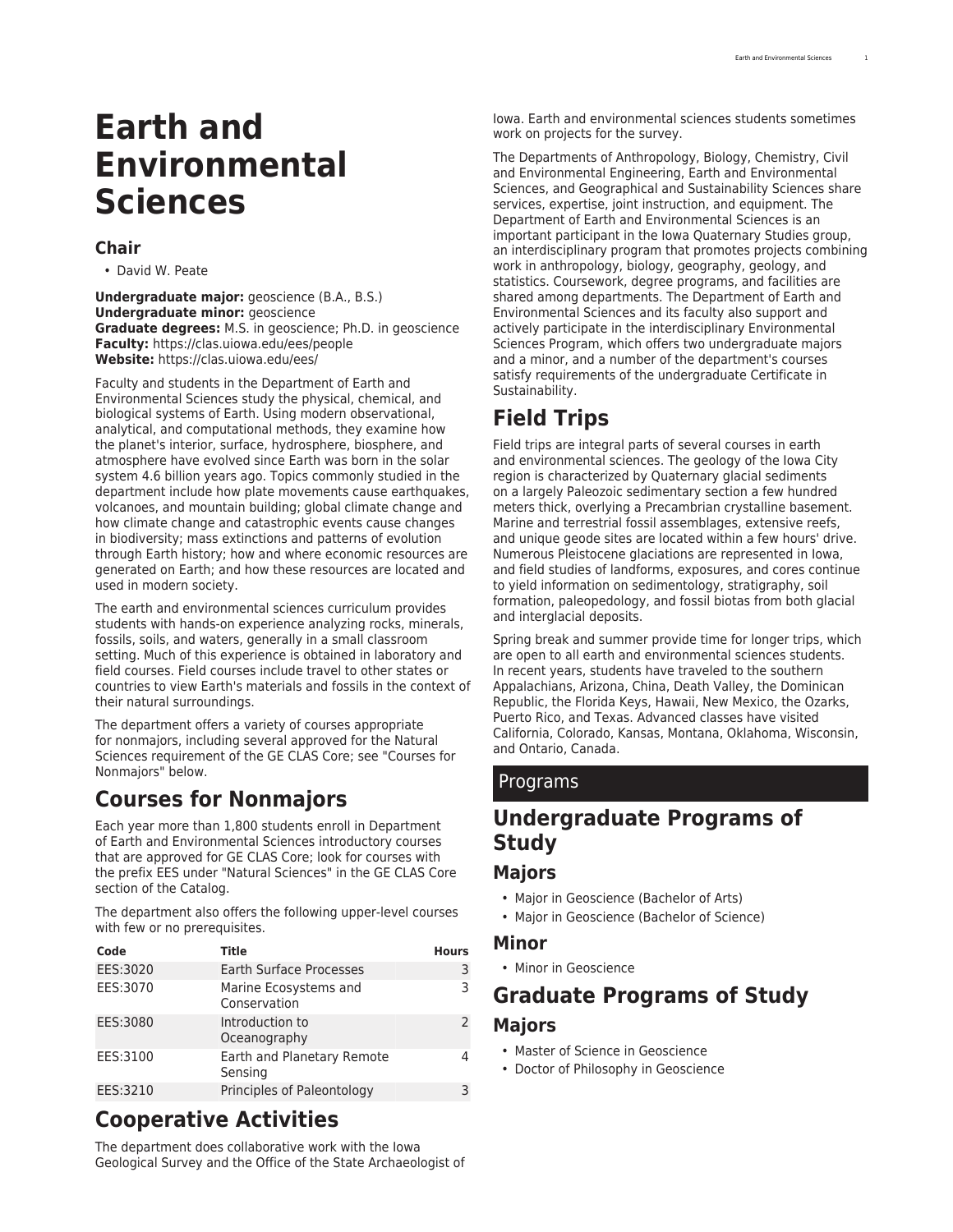## **Facilities**

Resources and equipment available for research in the Department of Earth and Environmental Sciences include the following.

**Computer facilities:** three teaching classrooms with 10-12 networked PC workstations; a computing classroom with 20 PCs and 10 Mac workstations with GIS, GMS, remote sensing, image analysis, and specialized computational software packages; a student computer room with six PCs and two Macs; and a number of multiprocessor workstations in research laboratories.

**Electron microprobe:** JOEL JXA-8230 electron probe microanalyzer with five wavelength-dispersive spectrometers capable of quantitatively analyzing a full spectrum of elements in solid materials to a spot size as small as one micron.

#### **Environmental and Hydrogeology Laboratory:**

permeameters and tensionometers; pumping and slug/ bail test units with transducers and data-loggers; waterquality analysis facility; advanced groundwater modeling and geostatistics software; advanced data logging systems for field research; 3D sensor arrays (wind and water systems); and facilities for field instrumentation design and construction.

**Environmental instrumentation laboratories:** storage, testing, and teaching facility focusing on field instrumentation; assembly, housing, and testing of climatic, meteorological, fluvial, water quality and associated environmental instrumentation data recording systems and sampling systems.

**Geomorphic Computing Laboratory:** high-end visualization, digitizing, remote sensing and GIS systems; and high-end multiprocessor workstations.

**Mineral Separation and Geochronology Preparation Facility:** jaw crushers, disk pulverizer, shaker table, electromagnetic separators and heavy liquid separation equipment for mineral separation; core drill apparatus and saws for removing grains from thin sections and slabs; microscopes and digital imaging for grain selection and characterization; polishing equipment for slabs, thin section stubs, and grain mounts; natural standards for co-mounting with unknowns prior to analysis at a variety of geochronology facilities.

**Morphometric laboratories:** reflex microscope and microscribe for capturing 3D data; high-resolution digital cameras and microscopes for 2D image analysis; and laboratories for micro- and macro-fossil preparation.

**Paleontological Repository:** more than a million specimens, including some 25,000 type and referred specimens, with 6,000-7,000 primary types; invertebrate, vertebrate, and plant fossils of all geologic ages, and more than 90 percent Paleozoic invertebrates; one of the largest university collections in North America.

**Petrology and geochemistry laboratories:** laser-ablation inductively coupled plasma mass spectrometer (LA-ICPMS); clean laboratory for preparation of samples for elemental and isotopic analysis; alpha- and gamma-spectrometry laboratories; image analysis; petrographic microscopes; photo microscopy; wet-chemistry facilities; rock preparation and mineral separation; UNIX, Windows, and Mac workstations for data analysis and modeling; and one atm gas-mixing furnace for melt inclusion homogenization.

**Quaternary Materials Laboratory:** pipette grain-size analysis apparatus; chittick apparatus; Sedigraph 5100 X-ray particle-size analyzer; Horiba Camsizer L digital image particle analyzer; wet-chemistry facilities; C-H-N element analyzer; a Flotech flotation system; and a Giddings drill rig.

**Scanning electron microscope:** Hitachi S-3400N, a variable-pressure scanning electron microscope (SEM) equipped with a motorized stage, large chamber, and digital image capture; capable of imaging specimens with no metal coating, or specimens that are slightly hydrated or porous, as well as conventionally processed specimens; equipped with a Bruker AXS Quantax 400 X-ray microanalysis system; XFlash silicon drift detector with excellent energy resolution and light element detection, providing ultra-fast acquisition of line scans and elemental maps; and a Gatan ChromaCL cathodoluminescence detector system for imaging grain textures.

**Sedimentary geology laboratories:** water ion chromatograph; image analysis; Sedigraph X-ray particle-size analyzer; Horiba Camsizer L digital image particle analyzer; and a soil/sediment characterization laboratory.

**Thin-Section and Rock Preparation Laboratory:** diamond saws and specialized grinding equipment used to prepare ultrathin slices (30 microns thick) of rocks and fossils for microscopic and electron microprobe analysis.

## Courses

## **Earth and Environmental Sciences Courses**

Not all courses are offered every year.

**EES:1000 First-Year Seminar 1-2 s.h.** Small discussion class taught by a faculty member; topics chosen by instructor; may include outside activities (e.g., films, lectures, performances, readings, visits to research facilities). Requirements: first- or second-semester standing.

**EES:1021 Spring Break Service Learning Trip 1 s.h.** Special topics, directed research.

**EES:1030 Introduction to Earth Science 3-4 s.h.** Relationships between plate tectonics, geologic time, and the rock cycle with volcanoes and igneous, sedimentary, metamorphic rocks; fossils; radioactive isotopes; landscape evolution; mountain building; natural resources; their impacts on civilization. GE: Natural Sciences with Lab; Natural Sciences without Lab. Same as CEE:1030.

#### **EES:1031 Introduction to Earth Science Laboratory 1 s.h.**

Laboratory component of EES:1030. Requirements: completion of 3 s.h. in EES:1030 or CEE:1030. GE: Natural Sciences Lab only. Same as CEE:1031.

**EES:1040 Evolution and the History of Life 3-4 s.h.** Fossils over the past 3.5 billion years, origin and evolution of life, evolutionary radiations and mass extinctions, the invasion of land, dinosaurs, the age of mammals, relationship between biological systems and environmental change in earth history. GE: Natural Sciences with Lab; Natural Sciences without Lab.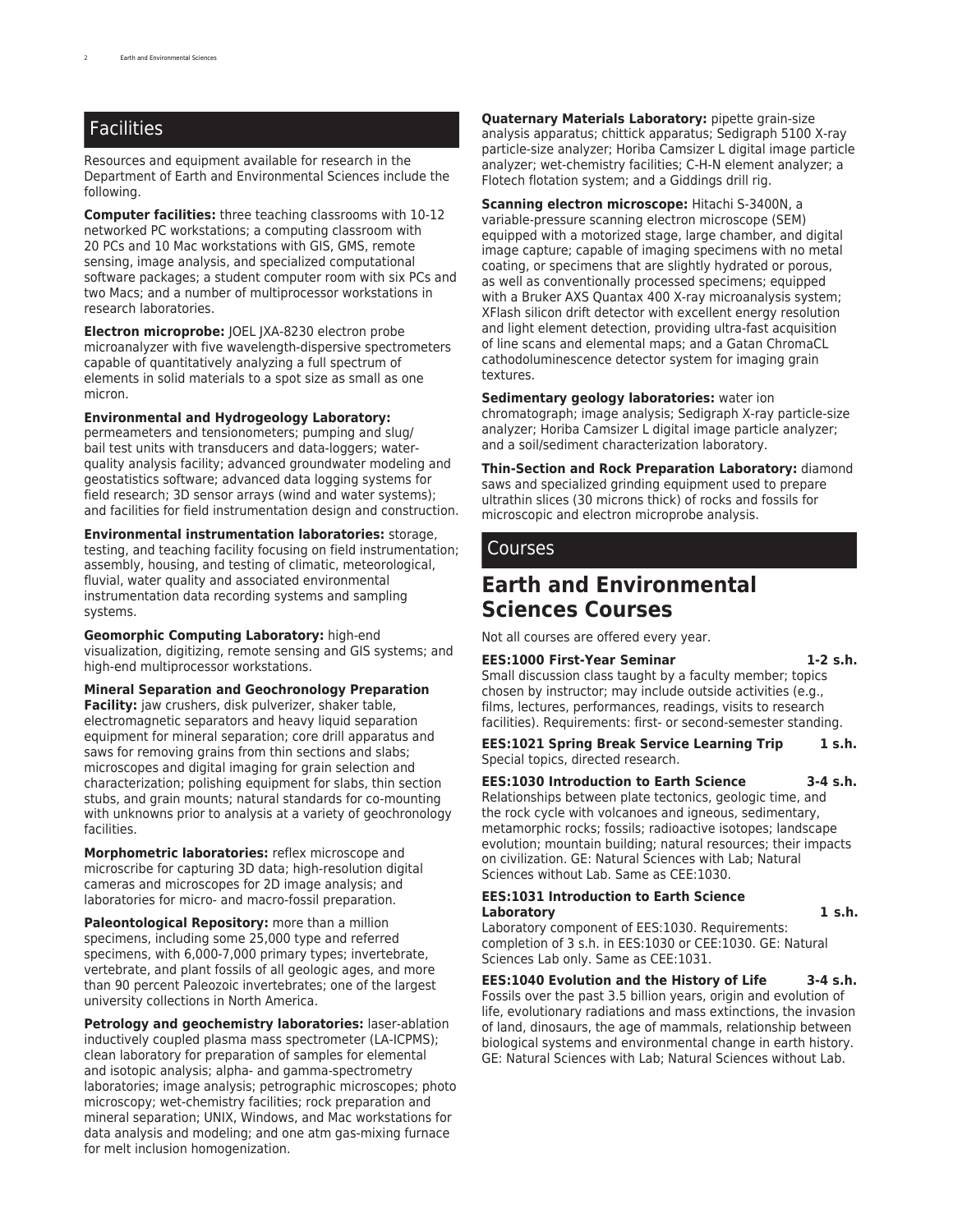#### **EES:1050 Introduction to Geology 4 s.h.**

Minerals, rocks, and rock-forming processes (including volcanoes and sedimentary environments); surface processes (rivers, groundwater, glaciers, deserts, ocean shorelines), major earth processes (continental drift, plate tectonics, earthquakes, mountain building); impact on civilization. Offered fall semesters. GE: Natural Sciences with Lab.

#### **EES:1060 Big Ideas: Origins of the Universe, Earth, and Life 3 s.h.**

Origin of the universe, the biochemistry of life, and the origin of life on Earth; for non-science majors. Recommendations: first-year or sophomore standing. GE: Natural Sciences without Lab. Same as ASTR:1060, BIOL:1060.

#### **EES:1070 Age of Dinosaurs 4 s.h.**

Origin and evolutionary history of dinosaurs; diversity of dinosaurian groups, their geographic distributions and paleoecology; origins of flight among dinosaurs; environmental context, including other animals and plants that lived alongside dinosaurs; the so-called extinction of dinosaurs and radiation of modern forms; the role dinosaurs play in the interaction between science and the popular media. Offered fall semesters. GE: Natural Sciences with Lab.

**EES:1080 Introduction to Environmental Science3-4 s.h.**

Biological and physical character of the Earth; interaction of humans with the environment, including impacts on ecosystems, climate, natural processes, resources; alternative options, including sustainability, waste management, energy, land reform. GE: Sustainability. GE: Natural Sciences with Lab; Natural Sciences without Lab. Same as ENVS:1080.

#### **EES:1081 Introduction to Environmental Sciences Laboratory 1 s.h.**

Laboratory component of EES:1080. Requirements: completion of 3 s.h. in EES:1080 or ENVS:1080; or 3 s.h. of transfer equivalent. GE: Natural Sciences Lab only. Same as ENVS:1081.

#### **EES:1085 Fundamentals of Environmental Science4 s.h.**

Interdisciplinary study of how Earth's natural systems interact, how these systems affect society, and how they respond to human activity; how environmental problems can be solved and avoided by drawing upon knowledge in disciplines as diverse as ecology, anthropology, economics, chemistry, and political science; blended instructional environment, including traditional lectures, discussions in TILE classrooms, laboratory, online learning, peer-reviewed writing exercises, and service learning. Offered fall semesters. GE: Sustainability. GE: Natural Sciences with Lab. Same as ENVS:1085.

#### **EES:1086 Fundamentals of Environmental Science Lab 1 s.h.**

Laboratory component of EES:1085. Prerequisites: EES:1085 or ENVS:1085.

#### **EES:1115 The History and Science of Oil 3 s.h.**

Historical perspective on business, science, geology, technology, politics, environment, and culture of the global oil industry; the rise of oil as the most influential international business of the last 150 years, the material foundation of economies, a major force in world politics, a shaper of daily life, and a guide to understanding Earth's deep history. Offered fall semesters. GE: Sustainability. GE: Historical Perspectives. Same as ENVS:1115, GEOG:1115, HIST:1115.

**EES:1170 Geology of the U.S. National Parks 2 s.h.** Geologic features, geologic history, important biological and archaeological characteristics, with emphasis on features that caused certain areas to be included in national park system.

#### **EES:1180 Geology Field Trip: Selected National Parks 2 s.h.**

Observation, interpretation of prominent geologic, geomorphic, biological features; semester-break or semesterend visits to different parks or groups of parks each year. Offered spring semesters.

#### **EES:1290 Energy and the Environment 3 s.h.**

Scientific concepts related to potentially significant energy sources of the 21st century; environmental impacts, positive and negative, of each energy source as well as geologic and geographical distributions and applications. GE: Natural Sciences without Lab.

#### **EES:1400 Natural Disasters 3 s.h.**

How earth-atmosphere-hydrosphere-space systems produce events catastrophic to humans on the scale of individual lives to civilizations; root causes of earthquakes, landslides, volcanic eruptions, floods, hurricanes, tsunami, tornadoes, and asteroid impact, and their local, national, and global impact; spatial and temporal occurrences of these hazards; methods and processes for hazard preparedness, response, and recovery; social, economic, and policy aspects that affect and compound the magnitude of disasters associated with natural phenomena; case studies drawn from contemporary and ancient societies. GE: Natural Sciences without Lab.

#### **EES:2001 Second-Year Field Trip for Earth and Environmental Sciences 1 s.h.**

Opportunity for students to begin developing an appreciation of earth system and earth history scales; application of classroom learning to field-based inquiry; real-world examples of introductory course material in an outdoor classroom setting. Prerequisites: EES:1030 or EES:1050 or EES:1080 or ENVS:1080. Requirements: geoscience or environmental sciences major. Same as ENVS:2001.

#### **EES:2010 Interdisciplinary Environmental Seminar1 s.h.**

Discover research, explore careers, and build connections. Requirements: first- or second-year standing. Same as ENVS:2010, GEOG:2010.

#### **EES:2190 Directed Study arr.** Special topics, independent research.

**EES:2200 Historical Geology 4 s.h.** Framework of earth history that is essential to understand how the earth system works; investigation of physical, biological, atmospheric, oceanographic, and chemical history of the earth to prepare for further earth and environmental science courses. Prerequisites: EES:1030 or EES:1050 or EES:1080 or ENVS:1080 or EES:1085 or ENVS:1085. Same as ENVS:2200.

#### **EES:2310 Introduction to Climatology 3 s.h.**

Introduction to atmospheric processes that determine weather and climate; flow of energy through the atmosphere, distribution and movement of moisture and air, and atmospheric disturbances such as cyclones, hurricanes and tornadoes, and climate change. Recommendations: GEOG:1020 or similar earth systems science course. Same as GEOG:2310.

#### **EES:2410 Mineralogy 4 s.h.**

Physical, chemical, and optical properties of minerals; phase relations; structures; associations; diagnostic features for identification. Offered fall semesters. Prerequisites: (CHEM:1110 or CHEM:1070) and (EES:1050 or EES:1030).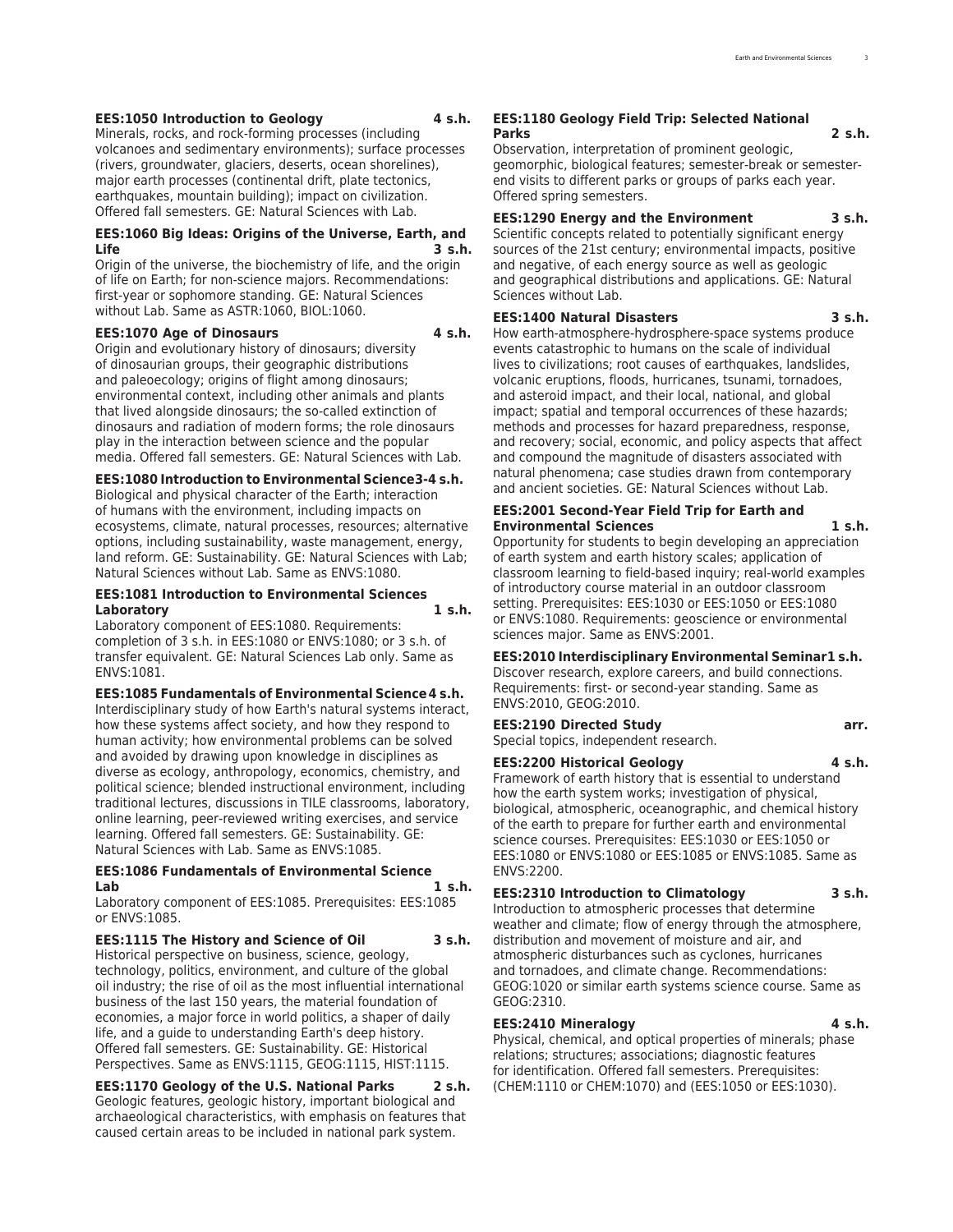#### **EES:2831 Geologic Field Methods 3 s.h.**

Basic methods of geologic fieldwork in southwest Montana using topographic maps and GPS to locate oneself, identifying geologic map units (including superficial deposits), recognizing geologic contacts, constructing stratigraphic sections, measuring planar structures, and making geologic maps complete with a legend and cross-section. Offered summer sessions. Prerequisites: EES:1400 or EES:1080 or EES:1030 or EES:1050.

#### **EES:3000 Geologic Training Assignment 1-3 s.h.** Practical experience.

#### **EES:3001 Third-Year Field Trip for Earth and Environmental Sciences 1 s.h.**

Opportunity for students to apply their major coursework to real-world problems; field trip to visit parks, mines, and/or quarries in Missouri and Arkansas that illustrate many of the lessons learned in EES:2410 and EES:3500. Prerequisites: EES:1030 or EES:1050 or EES:1080 or ENVS:1080 or EES:2410. Requirements: geoscience or environmental sciences major, and junior standing. Same as ENVS:3001.

**EES:3003 Natural History Research Collections 3 s.h.** Techniques, methods, and issues specific to natural history research collections; practice in preparing and cleaning specimens; role of natural history specimens in modern scientific research. Recommendations: basic understanding of the diversity of plants and animals and natural history museum collections, MUSM:3001 or MUSM:3200, and BIOL:1411 or BIOL:1412; or other experience. Same as MUSM:3003.

#### **EES:3010 Interdisciplinary Environmental Seminar1 s.h.**

Role of sciences in environmental issues and problems; progression from observation to evaluation to design of better questions and experiments. Requirements: third- or fourthyear standing. Same as ENVS:3010, GEOG:3003.

#### **EES:3020 Earth Surface Processes 3 s.h.**

Basic geomorphic and environmental processes that shape the earth's surface; emphasis on erosion, transport, deposition by land mass movement (creep, landslides, earth flow), fluid agents (wind, water, ice); methods used to study these processes. Recommendations: EES:1050 or EES:1080 or ENVS:1080 or GEOG:1020 or EES:1085 or ENVS:1085. Same as ENVS:3020, GEOG:3020.

#### **EES:3030 Conservation Paleobiology 4 s.h.**

Exploration of how near- and deep-time geologic record pertains to conservation; restoration targets; best practices for conservation of ecosystems; human impacts. Same as ENVS:3030.

#### **EES:3050 Geology of Iowa 2 s.h.**

Exploration of geologic history responsible for landscape, soil, rocks, fossils, water, and natural resources of Iowa; background of Iowa's natural history; preparation for K-12 educators to deliver earth and environmental science content in their own classrooms, utilizing natural landscapes in Iowa. Same as ENVS:3050.

#### **EES:3051 Geology of Iowa Field Trip 1 s.h.**

Exploration of the geologic history responsible for landscape, soil, rocks, fossils, water, and natural resources of Iowa; fieldbased examples of Iowa's natural history; preparation for K-12 educators to deliver earth and environmental science content in their own classrooms utilizing the natural landscapes in Iowa. Recommendations: EES:3050. Same as ENVS:3051.

## **EES:3060 Ecology and Natural History of Iowa 3 s.h.**

Plant and animal communities, landforms, and geologic history of Iowa; local area fieldwork; students learn identification and survey techniques, and interact with local naturalists.

#### **EES:3070 Marine Ecosystems and Conservation 3 s.h.** Introduction to ocean ecosystems, including coral reefs,

mangroves, estuaries and salt marshes, sandy and rocky shores, seagrass and kelp beds, the deep sea, plankton; biodiversity of each ecosystem; interrelationship of biota and physical/chemical environment; interactions among organisms, including food webs and symbiosis; local and global threats such as overfishing, pollution, ocean acidification, global warming, sea level change; ongoing biodiversity crisis, solutions for conservation problems.

#### **EES:3080 Introduction to Oceanography 2 s.h.**

Descriptive, chemical, physical, biological, geological aspects of oceans; impact on weather, climate, shorelines, food supply, other aspects of civilization. Offered spring semesters. Recommendations: knowledge of basic chemistry, biology, physics, earth science.

**EES:3100 Earth and Planetary Remote Sensing 4 s.h.** Remote sensing of the earth's surface from aircraft, satellites; aerial photograph interpretation; remote sensing systems, methods, data analysis using electromagnetic spectrum and digital processing techniques, including visible, infrared, microwave radiation; remote sensing applied to geologic and environmental problems. Prerequisites: EES:1030 or EES:1050 or EES:1080 or EES:1085. Same as ENVS:3100.

#### **EES:3110 Chemical Evolution of the Oceans 3 s.h.**

Investigation of various physicochemical states oceans have assumed over the past four billion years of Earth history; use of isotope geochemistry as a proxy for ancient ocean conditions; focus on integrated Earth system science, paleoceanographic and paleoclimate modeling, role of chemical stratigraphy in deciphering past climate states of ocean-atmosphere system; relationship between chemical changes in ocean/atmosphere and biological systems of the Earth. Same as ENVS:3110.

#### **EES:3130 Career Path Planning for Earth and Environmental Sciences 1 s.h.**

Opportunity to cultivate a sense of what employers deem as important skills beyond the technical requirements, develop a set of polished application materials and practice interviewing skills, and investigate a wide variety of potential career paths through interaction with department alumni.

#### **EES:3150 Sustainability Project arr.**

Individual or collective project related to sustainability under the direction and supervision of a faculty member; involves regularly scheduled meetings, data collection and interpretation, and a final project report.

#### **EES:3160 Field Trip 1-3 s.h.**

Field trip to an area of geologic interest, such as localities in the Midwest, Hawaii, Grand Canyon (Arizona), Rio Grande Rift (New Mexico), Death Valley (California, Nevada), Appalachian Mountains (Virginia), as well as international destinations such as the Caribbean and China; preceded by weekly discussions of destination's geology.

#### **EES:3190 Directed Study arr.**

Special topics, independent research.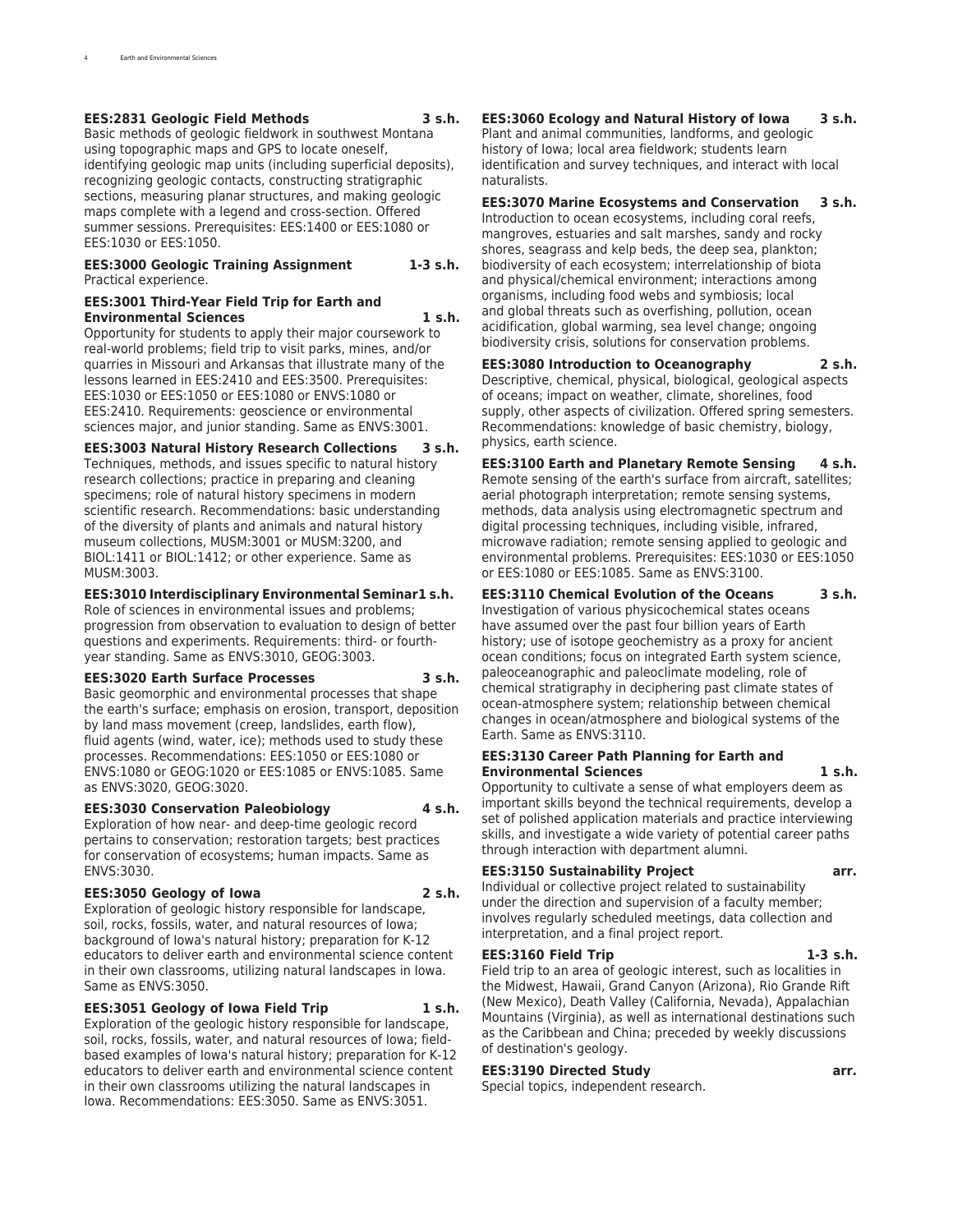#### **EES:3200 Collection Care and Management 3 s.h.**

How a museum's management policy relates to its administrative, legal, and ethical obligations to its collections; acquisitions, deaccessions, collection use, data standards, storage environment, health, safety, documentation. Same as MUSM:3200.

#### **EES:3210 Principles of Paleontology 3 s.h.**

Patterns of evolution in fossil record; species and analysis of their evolutionary relationships; paleoecology, paleocommunity evolution; evolutionary radiation and mass extinctions; large-scale relationships between biodiversity and climatic change. Offered fall semesters.

#### **EES:3220 Evolution of the Vertebrates 4 s.h.**

Evolutionary history of vertebrates revealed by fossils and information from living animals; biogeographic, stratigraphic, paleoecological aspects of selected groups, especially mammals and dinosaurs; transitions from aquatic to terrestrial life, origins of flight, major events in vertebrate history (including mass extinctions and explosive radiations). Requirements: introductory course in geoscience, bioscience, or physical anthropology.

#### **EES:3260 Wetlands: Function, Geography, and Management 3 s.h.**

Hydrological, geomorphological, and ecological processes and their interaction in wetlands; geographic differences in wetlands based on climate and hydrology; wetlands, lakes, and rivers; role of wetlands in drainage basin hydrology and flooding; values and valuation of wetlands; wetland law and wetland delineation; wetlands and water resources. Prerequisites: GEOG:2310 or GEOG:2374. Same as GEOG:3320.

#### **EES:3300 Sedimentary Geology 4 s.h.**

Basic concepts of sedimentology, stratigraphy, depositional environments, sedimentary petrology; hands-on analyses of sediments and sedimentary rocks, including thin-section petrography; lecture/laboratory. Offered fall semesters.

#### **EES:3350 Active Tectonics 3 s.h.**

Exploration of current topics in active tectonics and earthquake research through applications of earthquake physics, earthquake seismology, geodesy, paleoseismoloy, tectonic geomorphology, and earthquake hazards assessment.

#### **EES:3360 Soil Genesis and Geomorphology 3 s.h.**

Introduction to soil genesis, soil geomorphology, and classification including the basics of soil profile description and soil-landscape, soil-vegetation, and soil-climate relationships; emphasis on study of soils as the interface between living and non-living Earth systems and the role of soils in sustaining ecosystems and human societies; short field excursions and a weekend field trip. Requirements: college earth science and chemistry. Same as GEOG:3360.

#### **EES:3380 Fluvial Geomorphology 3 s.h.**

Hydrologic principles, stream channel processes, and fluvial geomorphology within drainage basin systems; spatial and temporal variations in water distribution, analysis of hydrological data, flow mechanisms, sediment transport, forecasting procedures, hydrograph construction, modeling. Requirements: EES:3020 or another 3000-level geology or hydraulics course. Same as CEE:3328.

#### **EES:3390 Integrated Watershed Analysis 3 s.h.**

Integration of existing knowledge of physical, hydrological, and environmental processes with management issues and challenges in water resources and environmental management; aspects of water quantity and quality, water use and treatment; basin management issues related to forestry, agriculture, urbanization, floods, droughts.

#### **EES:3500 Igneous and Metamorphic Petrology 4 s.h.**

Nature, origin, and petrography of igneous and metamorphic rocks in hand specimen and thin-section. Offered spring semesters. Prerequisites: (MATH:1010 or MATH:0100 or MATH:1020 or MATH:1850) and (EES:1050 or EES:1030) and (CHEM:1110 or CHEM:1070) and EES:2410.

#### **EES:3770 Global Stratigraphy 3 s.h.**

Types of stratigraphy (e.g., biostratigraphy, lithostratigraphy, sequence stratigraphy, chemostratigraphy, magnetostratigraphy, cyclostratigraphy, chronostratigraphy) that share a number of procedures and practices and how differences cloud understanding of Earth history; central role of stratigraphy in modern geoscience pursuits; issue of time in stratigraphic record as an organizing theme for investigation of comparative stratigraphy.

#### **EES:3840 Structural Geology 4 s.h.**

Rock deformation; description, classification of geologic structures such as faults and folds; processes that generate geologic structures; solution of structural problems; interpretation of geologic maps. Prerequisites: EES:1030 or EES:1050.

#### **EES:4001 Fourth-Year Field Trip for Earth and Environmental Sciences 2 s.h.**

Application of core course learning to real-world examples; students develop a broader understanding of interrelated aspects of earth and environmental sciences as truly integrated scientific endeavors; field trip to Big Bend National Park to highlight a wide range of geoscience and environmental science studies and provide students an opportunity to apply all aspects of their training to the amazing geologic landscape of southwest Texas; capstone field experience for students heading into their senior year. Prerequisites: EES:2831. Requirements: geoscience or environmental sciences major, and senior standing. Same as ENVS:4001.

#### **EES:4156 Scanning Electron Microscopy and X-Ray Microanalysis arr.**

Microscopy methods for research; all aspects of research, from sample preparation to imaging to data analysis; when to use a particular microscopy procedure; theory, operation, and application of scanning electron microscopy, scanning probe microscopy, laser scanning microscopy, X-ray microanalysis. Requirements: a physical science course. Same as ACB:4156, CBE:4156.

**EES:4200 Museum Object Preservation 3 s.h.**

Detailed study of specific types of museum objects, their materials, and care; topics include care, storage, and preservation of paper, books, photographs, works of art, electronic media, textiles, furniture, archaeological artifacts, and natural history specimens; students complete a curatorial project and gain hands-on practice in basic object cleaning and making enclosures and supports; for students planning museum careers or taking care of collections as part of their professional responsibilities. Same as MUSM:4200.

#### **EES:4230 Special Topics 1-3 s.h.**

Contemporary issues in earth sciences.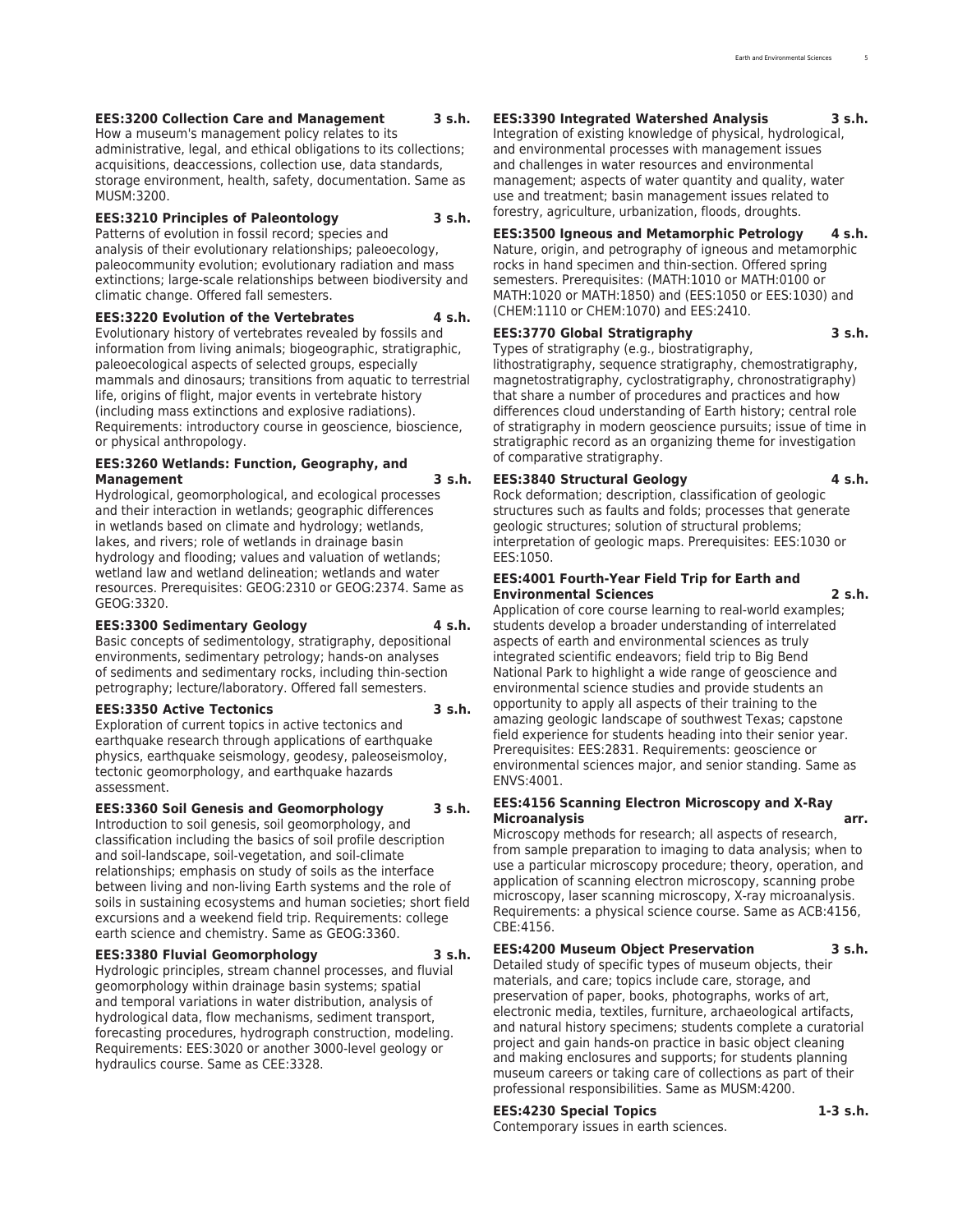#### **EES:4300 Quantitative Methods in the Geosciences 3 s.h.**

Quantitative data analysis and introduction to scientific computing in the geosciences.

#### **EES:4410 Analytical Methods Seminar 2 s.h.**

Theory and practice of analyzing chemical, isotopic, and mineralogical compositions of rocks, inorganic materials, and waters; use of modern analytical instruments. Offered spring semesters. Prerequisites: CHEM:1070 or CHEM:1110.

#### **EES:4490 Elements of Geochemistry 3 s.h.**

Introduction to application of chemical principles to solution of geologic problems concerning earth and environmental processes; origin of elements, chemical differentiation of Earth and the solar system, geochronology, application of radiogenic and stable isotopes, chemical equilibrium, elementary thermodynamics and kinetics, carbonate and silicate stability relationships, chemical weathering, adsorption, trace element behavior, oxidation-reduction reactions, characterization of surface and ground waters, and ocean chemistry. Prerequisites: (EES:1030 or EES:1050) and (CHEM:1070 or CHEM:1110).

#### **EES:4520 Isotope Geochemistry 3 s.h.**

Radiogenic and stable isotope systematics, applications to geological, cosmological, and environmental problems. Prerequisites: (EES:1030 or EES:1050) and (CHEM:1070 or CHEM:1110). Recommendations: EES:2410.

#### **EES:4530 Volcanology 3 s.h.**

Comprehensive overview of the process of volcanism; principles of physical volcanology. Prerequisites: EES:2410 and EES:3500.

#### **EES:4630 Hydrogeology 4 s.h.**

Foundational concepts of physical hydrogeology including water cycle and hydrologic balance, hydrogeologic properties of porous media and fractured rock, Darcy's law, flow systems, and hydrogeologic characterization methods; students practice quantitatively evaluating groundwater flow problems through regular problem sets and hands-on labs. Prerequisites: MATH:1850 or MATH:1550.

#### **EES:4640 Contaminant Hydrogeology 3 s.h.**

Introduction to controls on contaminant transport in groundwater systems (e.g., advection, dispersion, diffusion, reaction/transformation); variety of models used to practice quantitatively evaluating contaminant behavior; survey of common contaminants in groundwater through discussion of published case studies; overview of standard and leading edge characterization and remediation methods.

### **EES:4660 Groundwater Modeling 3 s.h.**

Groundwater flow and contaminant transport modeling; numerical methods, applications of groundwater modeling to water supply, groundwater resources evaluation, remediation design using software; GMS (MODFLOW, MODPATH, and MT3D). Prerequisites: MATH:1860 and EES:4630. Same as CEE:4104.

#### **EES:4680 Field Methods in Hydrologic Science 3 s.h.**

Collection and interpretation of physical hydrology and hydraulics field measurements; basic data quality assurance and quality control; hands-on experience with field equipment and data collection. Prerequisites: EES:4720 or EES:2831 or EES:3020 or EES:3360 or EES:3300 or EES:3380 or ENGR:2510 or EES:4800 or EES:4630 or CEE:3371 or EES:4790 or EES:3390.

#### **EES:4700 Evolution of Ecosystems 3 s.h.**

Evolutionary history of terrestrial and marine ecosystems; ecological processes from population to ecosystem levels; community assembly, trophic levels, networks, biodiversity dynamics; practical aspects of paleoecological data collection, statistical analysis, modeling. Requirements: two courses in geoscience, biology, environmental sciences, anthropology, or geography. Same as ENVS:4700.

#### **EES:4710 Evolution of Plants 3 s.h.**

Evolutionary history of plants over geologic time: relationships, morphology, and fossil record of major plant lineages; patterns and processes in evolution of plant morphology and diversity; ecological innovations and evolution of terrestrial ecosystems; relationships between biotic and environmental change; paleobotanical tools in stratigraphy, paleoclimatology, sedimentology; practical aspects of paleobotanical data collection, statistical analysis, modeling; field trip. Requirements: two courses in geoscience, anthropology, biology, environmental science, or geography.

#### **EES:4720 Paleoclimatology 3 s.h.**

Introduction to glaciers and glacial and interglacial Earth systems; linkages among glacial, oceanic, and atmospheric systems and their effects on landscapes and biota over the past two million years; how oceans, atmosphere, and glaciers interact and landscape effects of past glacial and interglacial cycles. Requirements: physical geology or physical geography or anthropology.

#### **EES:4750 Mineral and Petroleum Exploration Geology 3 s.h.**

Fundamentals of resource exploration philosophy and methods, with project-based presentation of techniques and strategies for mineral exploration and petroleum exploration; integration and evaluation of geological, geochemical, and geophysical techniques for mineral exploration; hydrocarbon systems and seismic interpretation for petroleum exploration.

**EES:4790 Applied Environmental Geology 3 s.h.**

Application of geology, water, and earth processes to civil and environmental engineering practice; physical properties of rock and soil, geologic mapping and surveying, groundwater supplies and wells, stream engineering, watershed management, site investigations for environmental assessment, and geologic hazards. Prerequisites: EES:1030 or EES:1080 or EES:1050.

#### **EES:4800 Global Geophysics 3 s.h.**

Corequisites: EES:3500 and EES:3840.

Geophysics is the broad geoscience field interested in discovering the unseen characteristics of the Earth and other planets, including the internal structure of the Earth, the current motions of tectonic plates, the sources and causes of geological disasters, and the locations of economic resources; methods to accomplish these goals include seismology, gravity and magnetic studies, geodesy, and measurements of heat; course offers a broad introduction to these topics that is rooted in current and growing fields of active research. Requirements: introductory geology or physics.

**EES:4820 Tectonics and Basin Analysis 3 s.h.**

Dynamic processes responsible for crustal genesis, plate movements, mountain building; plate boundary zones; sedimentologic, structural, petrologic, geophysical characteristics of major tectonic settings; multidisciplinary approach; week-long field trip. Corequisites: EES:3840.